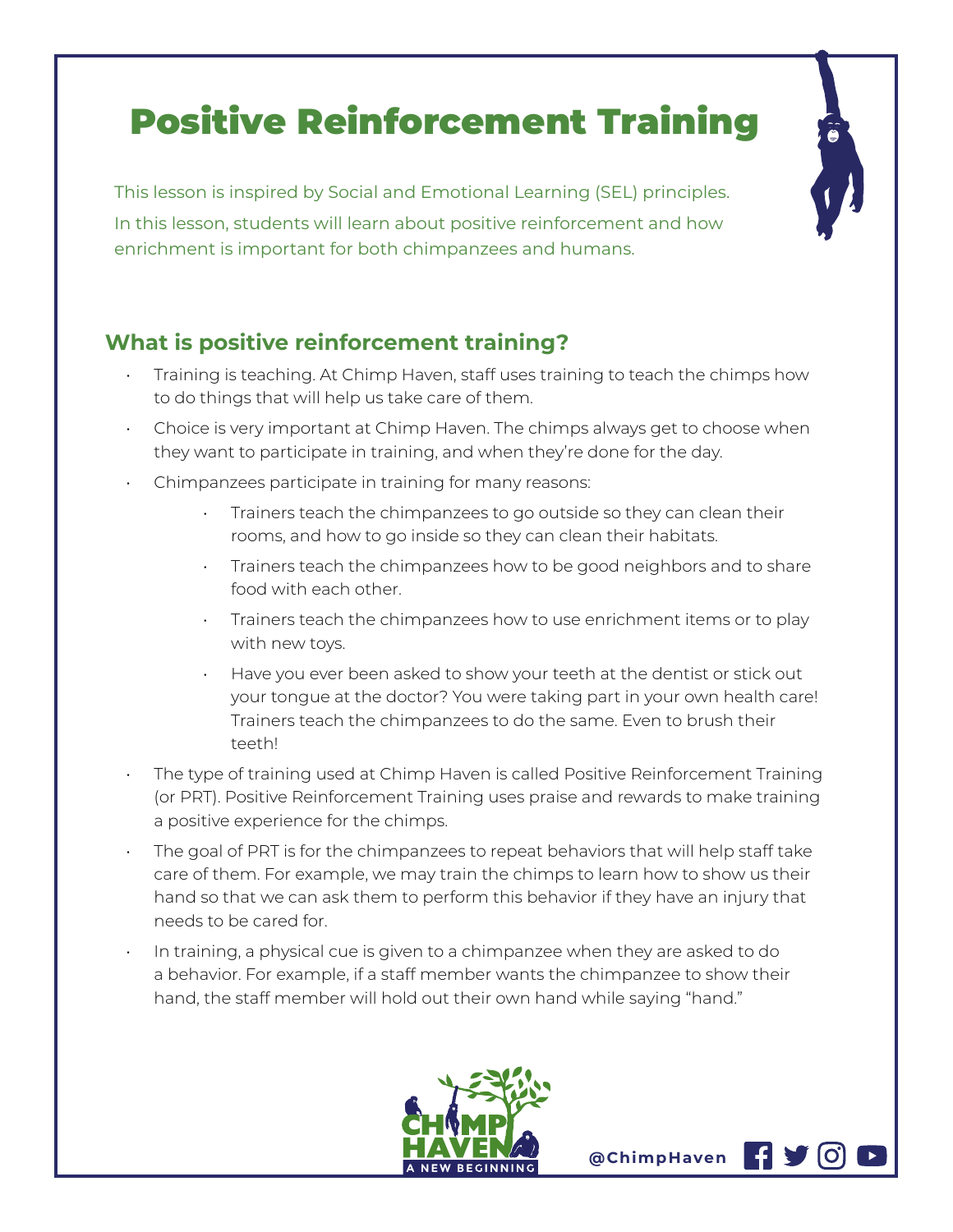

- Each chimpanzee is unique and training takes patience! Eventually, with lots of practice and praise, the chimpanzee recognizes the cues being shown for different body parts and learns to present those body parts when asked.
- Trainers use lots of tools to help with training:
	- A clicker makes a clicking sound when you press on it. Clickers signal to the chimpanzees that they did something right. The click means "Good job!"
	- Trainers get creative as they work with the different chimp personalities at the sanctuary. Sheena is a deaf chimpanzee, so instead of a click, trainers give her a thumps up when she successfully completes a behavior!
	- Trainers also use sticks and wooden spoons to point to the chimpanzees' body parts so they learn what body part to present during their veterinary exams.
	- Trainers also have special tools called "targets" that the chimps learn to follow for exercise.
- Trainers teach by rewarding a successful action with something the chimpanzee likes. That's called a reinforcer.
- Most chimpanzees like food as their reinforcer, but some would rather have a play session or a piece of cloth with fruit scent on it. What reinforcer motivates you?
- At Chimp Haven training is always a positive experience for the chimpanzees, and the chimps always get to choose when they want to participate in training, and when they're done for the day.

## **Training Chimps at Chimp Haven**

- All animal care teams participate in the Positive Reinforcement Training program at Chimp Haven.
- Trainers go to classes and read books to learn how to best work with the chimpanzees.
- New trainers start with chimpanzees who have been in the program for a while, and the chimpanzees teach them to be good trainers!
- There are five different skill levels that trainers master, so there is always something new to learn.
- Trainers work with mentors in the program to develop their skills.



**@ChimpHaven**

H V